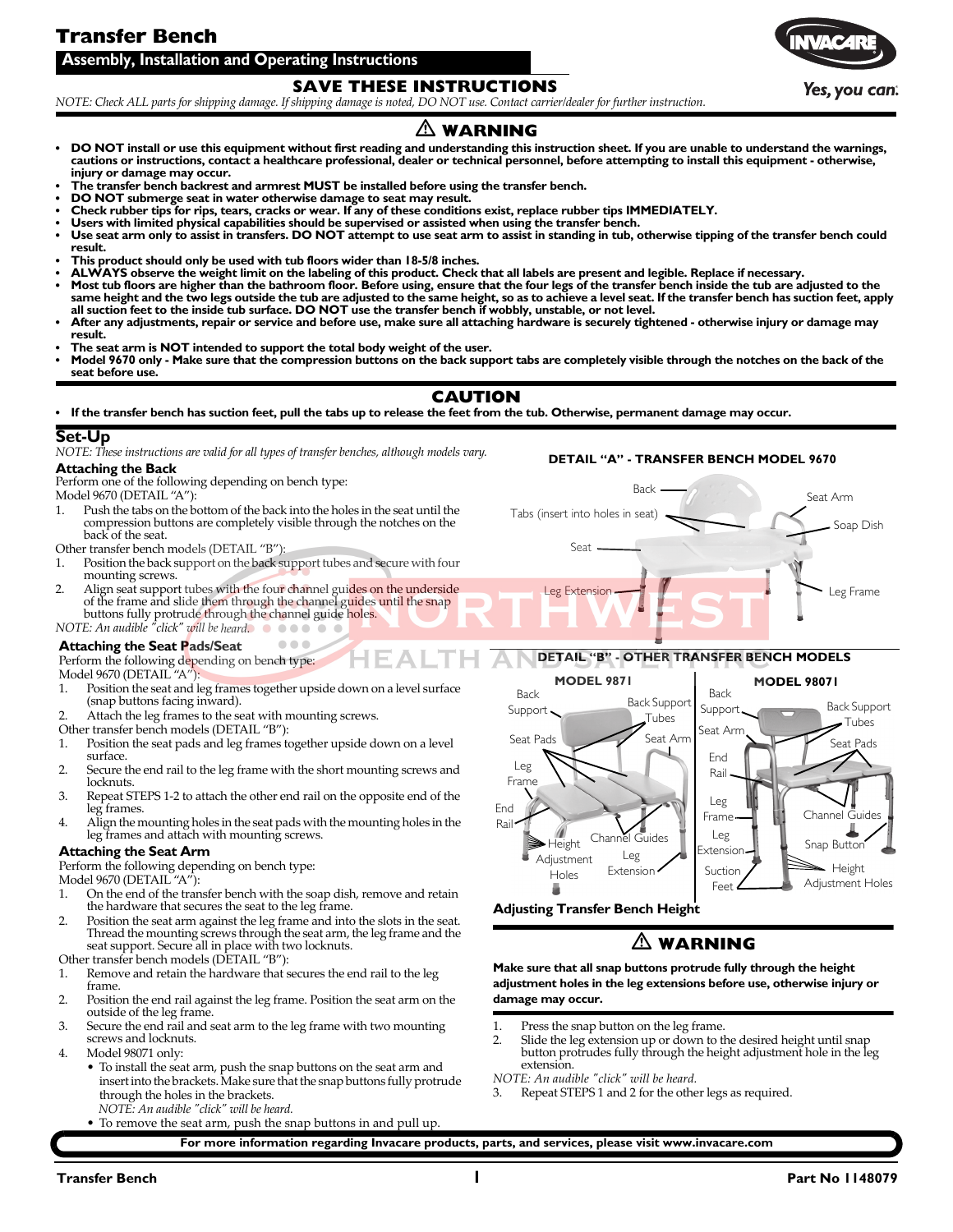# **LIMITED WARRANTY**

### **PLEASE NOTE: THE WARRANTY BELOW HAS BEEN DRAFTED TO COMPLY WITH FEDERAL LAW APPLICABLE TO PRODUCTS MANUFACTURED AFTER JULY 4, 1975.**

**This warranty is extended only to the original purchaser/user of our products.**

**This warranty gives you specific legal rights and you may also have other legal rights which vary from state to state.**

**Invacare warrants its product to be free from defects in materials and workmanship for three (3) years for the original purchaser. If within such warranty period any such product shall be proven to be defective, such product shall be repaired or replaced, at Invacare's option. This warranty does not include any labor or shipping charges incurred in replacement part installation or repair of any such product. Invacare's sole obligation and your exclusive remedy under this warranty shall be limited to such repair and/or replacement.**

**For warranty service, please contact the dealer from whom you purchased your Invacare product. In the event you do not receive satisfactory warranty service, please write directly to Invacare at the address on the back page. Provide dealer's name, address, model number, date of purchase, indicate nature of the defect and, if the product is serialized, indicate the serial number.**

**Invacare Corporation will issue a return authorization. The defective unit or parts MUST be returned for warranty inspection using the serial number, when applicable, as identification within thirty (30) days of return authorization date. DO NOT return products to our factory without our prior consent. C.O.D. shipments will be refused; please prepay shipping charges.**

**LIMITATIONS AND EXCLUSIONS: THE WARRANTY SHALL NOT APPLY TO PROBLEMS ARISING FROM NORMAL WEAR OR FAILURE TO ADHERE TO THE ENCLOSED INSTRUCTIONS. IN ADDITION, THE FOREGOING WARRANTY SHALL NOT APPLY TO SERIAL NUMBERED PRODUCTS IF THE SERIAL NUMBER HAS BEEN REMOVED OR DEFACED; PRODUCTS SUBJECTED TO NEGLIGENCE, ACCIDENT, IMPROPER OPERATION, MAINTENANCE OR STORAGE; OR PRODUCTS MODIFIED WITHOUT INVACARE'S EXPRESS WRITTEN CONSENT (INCLUDING, BUT NOT LIMITED TO MODIFICATION THROUGH THE USE OF UNAUTHORIZED PARTS OR ATTACHMENTS, PRODUCTS DAMAGED BY REASON OF REPAIRS MADE TO ANY COMPONENT WITHOUT THE SPECIFIC CONSENT OF INVACARE; PRODUCTS DAMAGED BY CIRCUMSTANCES BEYOND INVACARE'S CONTROL; PRODUCTS REPAIRED BY ANYONE OTHER THAN AN INVACARE DEALER). SUCH EVALUATION SHALL BE SOLELY DETERMINED BY INVACARE.**

**THE FOREGOING EXPRESS WARRANTY IS EXCLUSIVE AND IN LIEU OF ANY OTHER WARRANTIES WHATSOEVER, WHETHER EXPRESS OR IMPLIED, INCLUDING THE IMPLIED WARRANTIES OF MERCHANTABILITY AND FITNESS FOR A PARTICULAR PURPOSE, AND THE SOLE REMEDY FOR VIOLATIONS OF ANY WARRANTY WHATSOEVER, SHALL BE LIMITED TO REPAIR OR REPLACEMENT OF THE DEFECTIVE PRODUCT PURSUANT TO THE TERMS CONTAINED HEREIN. THE APPLICATION OF ANY IMPLIED WARRANTY WHATSOEVER SHALL NOT EXTEND BEYOND THE DURATION OF THE EXPRESS WARRANTY PROVIDED HEREIN. INVACARE SHALL NOT BE LIABLE FOR ANY CONSEQUENTIAL OR INCIDENTAL DAMAGES WHATSOEVER. THIS WARRANTY SHALL BE EXTENDED TO COMPLY WITH STATE/PROVINCIAL LAWS AND REQUIREMENTS.**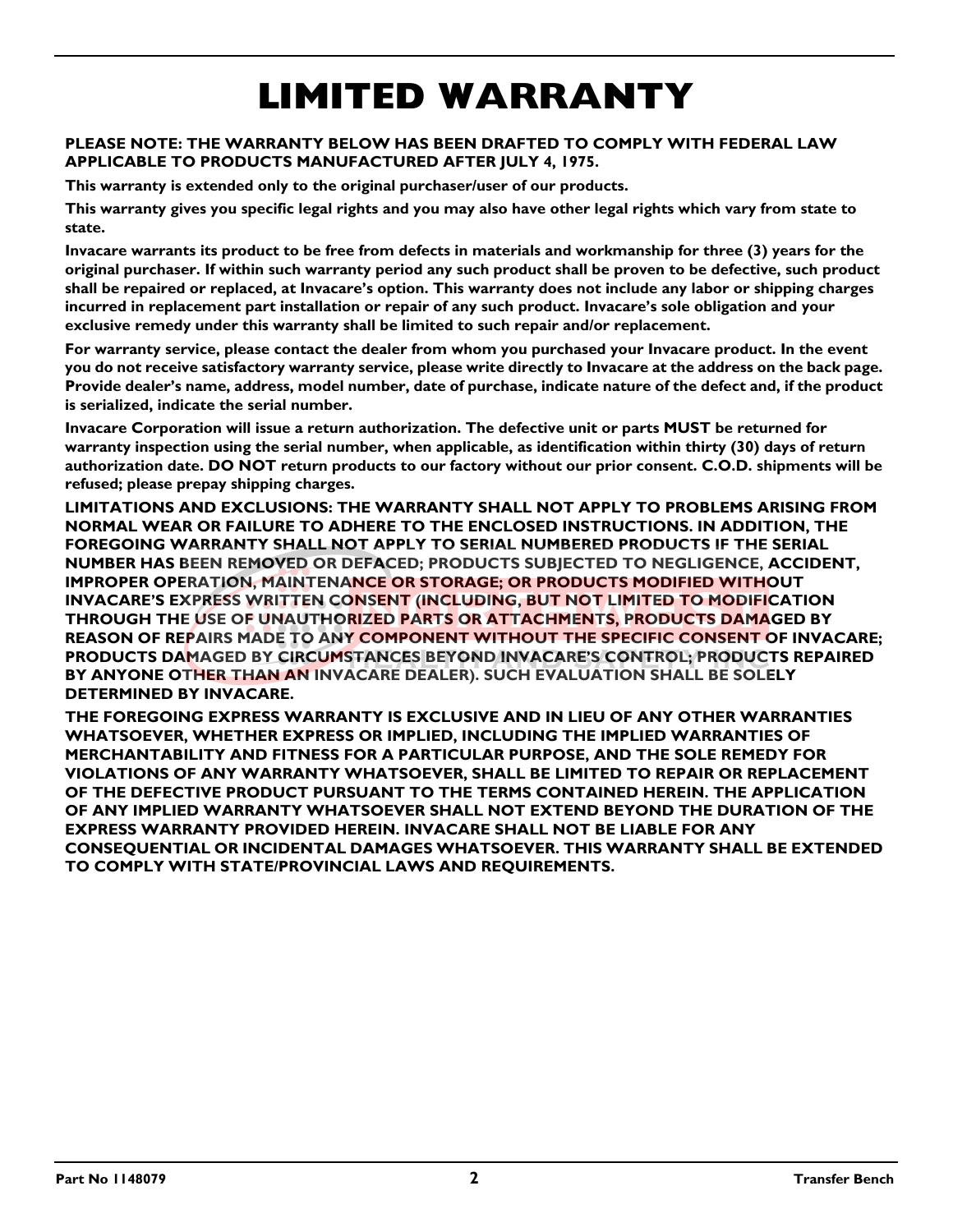## **Banc de Transfert**



### **CONSERVER CES INSTRUCTIONS Instructions pour l'assemblage, l'installation et l'utilisation**

Yes, you can. AVIS: Vérifiez que TOUTES les pièces sont intactes à leur réception. Si elles sont endommagées, NE PAS utiliser ce matériel. Prendre contact avec le distributeur *ou avec le transporteur pour obtenir les instructions appropriées.*

### **AVERTISSEMENT**

- NE PAS installer ni utiliser cet équipement sans avoir lu et compris au préalable ces instructions. En cas d'incapacité à comprendre les avertissements, وNE PAS instructions, consulter un professionnel de la santé, un reve **quoi des blessures pourraient en résulter.**
- **Le dossier DOIT être installé avant d'utiliser le banc de transfert.**
- **NE PAS plonger le siège dans l'eau sans quoi il risquerait d'être endommagé.**
- **S'assurer que les embouts en caoutchouc ne sont pas fendus, déchirés, fissurés ni usés. Si cela est le cas, ils doivent être immédiatement remplacés.**
- Ce produit ne doit être utilisé qu'avec des fonds de baignoires ou de receveur d'une largeur supérieure à 47,3 cm (18-5/8 pouces).<br>• Les utilisateurs aux capacités physiques limitées doivent être surveillés ou
- 
- **Utiliser uniquement le bras du siège pour aider pendant les transferts. NE PAS essayer d'utiliser le bras pour se lever dans la baignoire ou dans la douche**
- **sans quoi le banc pourrait basculer. TOUJOURS respecter les limitations de poids qui figurent sur l'étiquette de votre banc de transfert bariatrique. Vérifiez que toutes les étiquettes sont bien présentes et qu'elles sont lisibles. Les remplacer si nécessaire.**
- La plupart des fonds de baignoires ou des receveurs de douche sont plus hauts que les sols de salle de bains. Vérifier d'utiliser, s'assurer que les quatre ("La hoten pieds du banc se trouvant dans le receveur sont réglés **horizontal. Si le banc de transfert a des pieds à ventouses, appliquer toutes les ventouses à l'intérieur de la baignoire. NE PAS utiliser ce banc s'il est bancal, penché ou instable.**
- **Après tout réglage, réparation ou intervention et avant usage, s'assurer que tout le matériel de fixation est bien fixé sans quoi des dommages corporels ou matériels risqueraient de se produire.**
- **Le bras du siege n'est PAS destiné à supporter le poids total de l'usager.**
- **Modèle 9670 uniquement** Pousser les languettes situées en bas du dossier dans les trous du siège jusqu'à ce que les boutons de compression soient complètement visibles à travers les crans situés à l'arrière du siège**.**

### **ATTENTION**

**• Si le banc de transfert a des pieds à ventouses, lever les taquets pour décoller les pieds de la baignoire. Tenter de le faire sans soulever les taquets risque d'endommager définitivement le banc de transfert.**

### **Installation**

*REMARQUE: ces instructions sont valides pour les bancs de transfert tous modèles confondus.* **Fixation du dossier**

Effectuer l'une des choses suivantes selon le type de banc:

Modèle 9670 (DÉTAIL "A"):<br>1. Pousser les languettes s

- 1. Pousserles languettes situées en bas du dossier dans les trous du siège jusqu'à ce que les boutons de compression soient complètement visibles à travers les
- crans situés à l'arrière du siège. Autres modèles de bancs de transfert (DÉTAIL "B"):
- 1. Positionner le dossier sur les tubes prévus à cet effet et le fixer à l'aide des
- quatre vis de montage.<br>2. Aligner les tubes de support du siège avec les quatre glissières qui sont sous le châssis etles fiare glisser dans les glissières jusqu'à ce que les boutons à ressort sortent complètement de leurs trous sur la glissière. *REMARQUE: on entendra un clic audible.*

- **Fixation des coussins de siège/du siège** Effectuer l'une des choses suivantes selon le type de banc:
- 
- Modèle 9670 (DÉTAIL "A"):
- 1. Positionner les coussins du siège et des châssis des pattes ensemble à l'envers sur une surface plane (les boutons à ressort tournès vers l'intérieur).
- 
- 2. Fixer les châssis des pattes au siège à l'aide des vis de montage. Autres modèles de bancs de transfert (DÉTAIL "B"):
- 1. Positionner les coussins du siège et des chàssis des pattes ensemble à
- l'envers sur une surface plane (les boutons à ressort tournés vers l'intérieur).
- 2. Fixer le rail d'extrémité au chàssis des pattes à l'aide des vis de montage courtes et des contre‐écrous.
- 3. Reprendre les ÉTAPES 1 et 2 pour fixer l'autre rail à l'autre bout du châssis des pattes.
- 4. Aligner les trous de montage des coussins du siège avec les trous de montage du châssis des pattes et les fixer à l'aide des vis de montage.

### **Fixation du bras du siège**

Effectuer l'une des choses suivantes selon le type de banc: Modèle 9670 (DÉTAIL "A"):

- Retirer et mettre de côté la boulonnerie qui maintient le siège sur les châssis des pattes à l'extrémité du banc de transfert, câté couplle à savon.
- 2. Positionner le bras du siège contre le châssis des pattes dans les crans du siège. Visser les vis de montage à travers le bras du siège, le châssis des pattes et support du siège. Fixer le tout bien solidement à l'aide des deux contre-écrous
- Autres modèles de bancs de transfert (DÉTAIL "B"):
- 1. Retirer et mettre de côté la boulonnerie qui maintient le siège surles châssis des pattes à l'extrémité du banc de transfert, côté couplelle à savon.
- 2. Positionner les bras du siège contre le châssis des pattes. Positionner le bras du siège sur l'extérieur du châssis des pattes. 3. Fixer le rail d'extrémité et le bras du siè au chaâssis des pattes à l'aide de
- deux vis de montage et de contre‐écrous.
- 4. Modèle 98071 uniquement:
- Pour installer les bras du siège, pousser les boutons à ressort du bras du siège et les insérer dans les support. S'assurer que les boutons à ressort sortent complètement des trous des supports. *REMARQUE: on entendra un clic audible.*
	- Pour retirer les bras de siège, pousser les boutons à ressort et soulever le bras.

Dossier **SCHÉMA "A" - BANC DE TRANSFERT MODÉLE 9670**



### **SCHÉMA "B" - AUTRES MODÉLES DE BANCS DE TRANSFERT MODEL 9871 MODEL 98071**



### **Réglage de la hauteur du banc de transfert**

### **AVERTISSEMENT**

**S'assurer que tous les boutons à ressort sortent complètement à travers les trous de réglage de la hauteur des extensions de pattes avant d'utiliser le banc, sous peine de causer blessurees ou dommages matériels.**

- 1. Presser le bouton à ressort sur les châssis de patte.<br>2. Faire monter ou descendre l'extension de patte en l
- Faire monter ou descendre l'extension de patte en la faisant glisser jusqu'à la hauteur voulue et jusqu'à ce que le bouton à ressort sorte complètement du trou de réglage de hauteur de l'extension de patte.
- *REMARQUE: on entendra un clic audible.* Reprendre les ÉTAPES 1 et 2 pour les autres pattes.

**Pour obtenir de plus amples informations sur les produits, les pièces et les services Invacare, veuillez consulter www.invacare.com.**